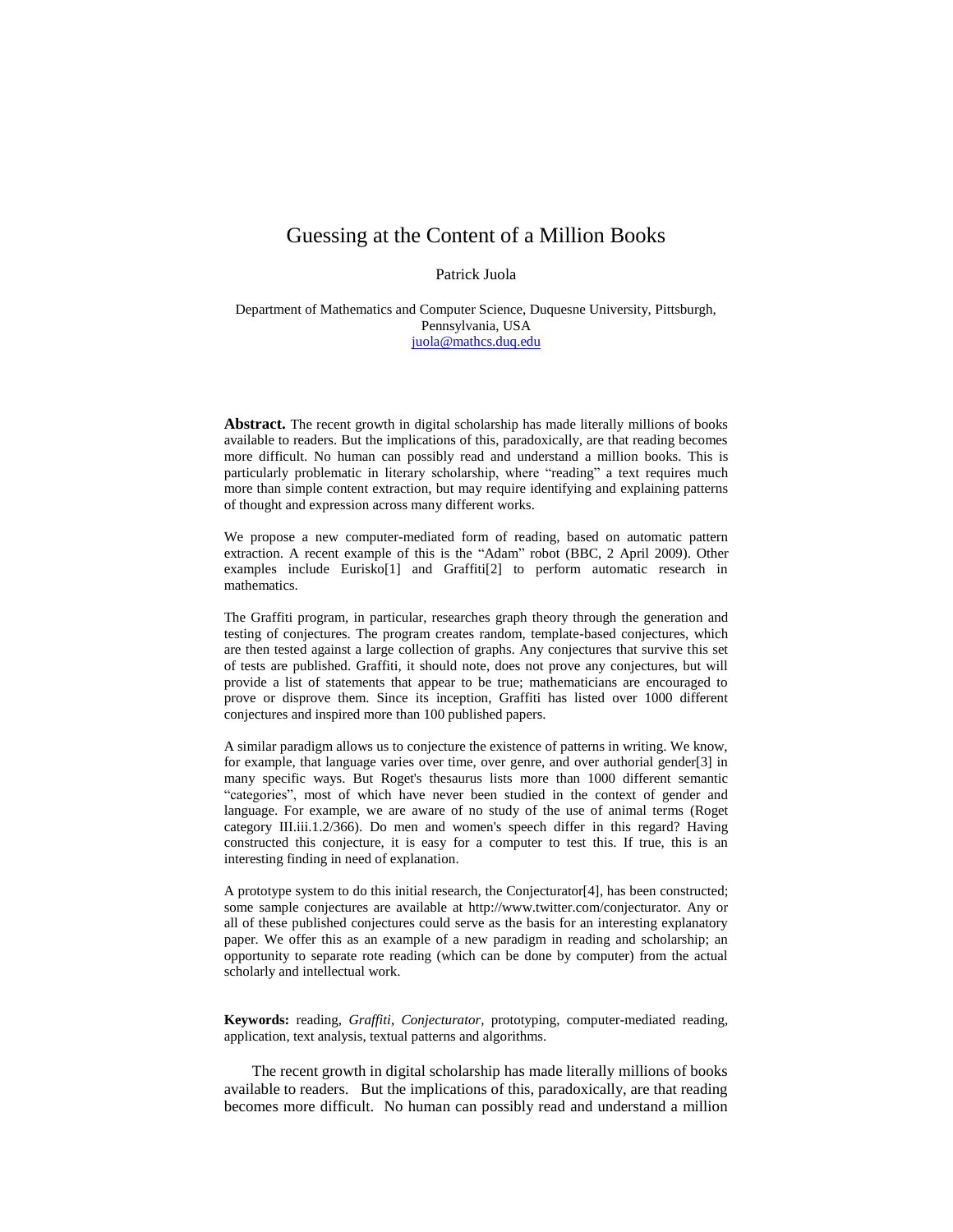books. We can make the usual hyperbole-filled calculations – i.e, a person reading ten books a week, fifty weeks a year, would take exactly two thousand years to read a million books. This is particularly problematic in literary scholarship, where "reading" a text requires much more than simple content extraction, and may require identifying and explaining patterns of thought and expression across many different works. Of course, no one seriously proposes to do this, but what is needed is a method of accessing the patterns (and underlying data) across millions of books without resorting to close reading.

One method that has been proposed is of course search technology; technology such as Google Books will make it possible for lexicographers to build a concordance of all uses of a particular word or phrase in the database.

More abstract queries such as "all uses of personification" are more problematic, but not unduly so -- if personification can be defined clearly enough (McCarty, 2003), computers can search for and find it.

What, however, of the creatively serendipitous discovery? A reader finds a passage or a pattern that sparks a train of thought, inspiring her to read and reread other documents to refine, refute, confirm and explain her new idea. In fact, most of the interesting parts of scholarship are not in the simple observation, but in the refinement and explanation; for example, knowing that women use more tag questions (phrases like "isn't it?") and intensifiers (words like "very" or "really" or "extremely") (Glass, 1993) isn't as interesting as knowing why these differences arise. This provides an opportunity to separate rote reading (which can be done by a computer) from actual scholarship. Rote reading and observation can lead to possible new avenues for scholars to explore and potential new insights.

We propose a new computer-mediated form of reading based on automatic rote reading and pattern extraction. A recent example of this is the "Adam" robot (BBC, 2 April 2009). Other examples include Eurisko (Lenat, 1983) and Graffiti (Fajtlowicz, 1988), which perform automatic research in mathematics. As the title somewhat glibly suggests, we propose to reverse the ordinary order of pattern recognition by guessing at the existence of a particular pattern, then looking for evidence to support or refute this guess.

The Graffiti program, in particular, researches graph theory through the generation and testing of conjectures. The program creates random, templatebased conjectures, which are then tested against a large collection of graphs. Any conjectures that survive this set of tests are published. Graffiti, it should note, does not prove any conjectures, but will provide a list of statements that appear to be true; mathematicians are encouraged to prove or disprove them. Since inception, Graffiti has listed over 1000 different conjectures and inspired more than 100 published papers.

A similar paradigm allows us to conjecture the existence of patterns in writing. We know, for example, that language varies over time, over genre, and over authorial gender in many specific ways. We do not, however, have a complete catalog of variation. Roget's thesaurus lists more than 1000 different semantic "categories", most of which have never been studied in the context of gender and language. For example, we are aware of no study of the use of animal terms (Roget category III.iii.1.2/366). Do men and women's speech differ in this regard? Having constructed this conjecture, it is easy for a computer to test this. If true, this is an interesting finding in need of explanation. If false, we've wasted nothing but the computer time necessary to disprove the conjecture.

We thus see that we can separate the process of conjecture generation (guessing about things that might be true in the corpus) from analysis and explanation. With this separation, we are presented with a new method of knowledge generation, as follows: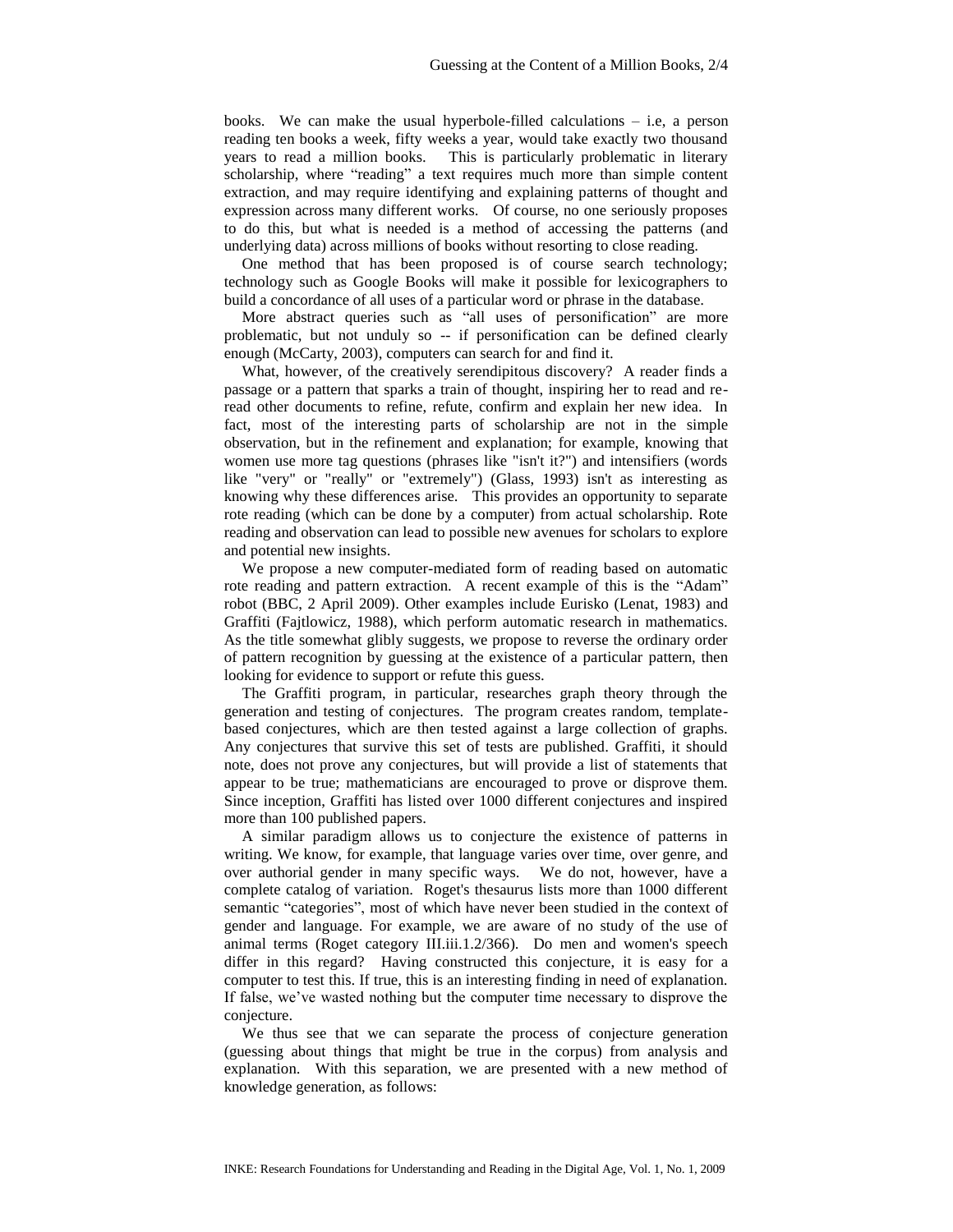Phase 1: the computer guesses at the existence of a particular pattern across a large text corpus. This is easiest to do using a template (following Graffiti) such as "Property X appears more often in document type Y than in document type Z", where X, Y, and Z are randomly generated.

Phase 2: the computer analyzes the corpus to see whether the conjecture is supported by analyzing the corpus of interest. Because this analysis can take place at computer speeds, a directed reading of the entire million-book corpus can take minutes or hours instead of centuries. Of course, most conjectures will turn out to be wild-eyed speculation with no support for them, and can be discarded immediately. But for those that are true,

Phase 3: the computer publishes the conjecture (possibly together with supporting evidence) for human scholars. Human scholars will decide, as with Graffiti, if the conjecture -- now presumptively promoted to "fact" -- is worth examining in detail and explaining.

A prototype system to do this type of reading, termed the Conjecturator (Juola and Bernola, 2009), has been constructed; some sample conjectures are presented here:

The word group cohabitation appears less in regional fiction novels than in early Victorian novels (9.406051929154446E-4)

The word group wrangle appears less in English female authored novels than in sensation novels (0.003028742030361964)

The word group perfumer appears less in English female authored novels than in English male author novels (0.019532152290108074)

The word group gunsel appears more in mid-Victorian novels than in bourgeois fiction (0.9998934112294822)

The word group happy hour appears more in realist novels than in bourgeois fiction (0.9999998397796231)

The word group steeled appears less in novels with Protestant issues than in feminist novels (0.01781726502881331)

The word group atheist appears more in English female authored novels than in psychological realism novels (0.9997023579705397)

The word group pennant appears less in bourgeois fiction than in satirical novels (0.009731536472060709)

The word group loutish appears more in novels with Protestant issues than in sensation novels (0.9899785414211395)

The word group impose appears less in American male authored novels than in bourgeois fiction (0.0038512615378674675)

The word group experience appears more in realist novels than in regional fiction novels (0.9803429183312695)

In each case, the number following the conjecture is the observed p-value of a statistical test establishing likelihood of the observed difference among the novel groups studied.

How were these numbers obtained? For these experiments, we used a corpus of Victorian novels and categorized them along "standard" divisions of authorship, genre, and time. (For example, "Jane Eyre" is a female-authored novel, a governess novel, a feminist novel, a domestic realism novel, an Englishauthored novel, and so forth.) Using a standard machine-readable thesaurus with about 30,000 categories, the computer tabulated the frequency with which the words representing a specific (random) concept (such as "atheist") in each document of that type. Simple statistics gives us a mean (average) and variance (deviation). Most conjectures show that the conceptual variation appears to be random or nothing more than chance predicts, but for some concepts there is a significant and as yet unexplained difference.

More are available at http://www.twitter.com/conjecturator. Any or all of these published conjectures could serve as the basis for an interesting